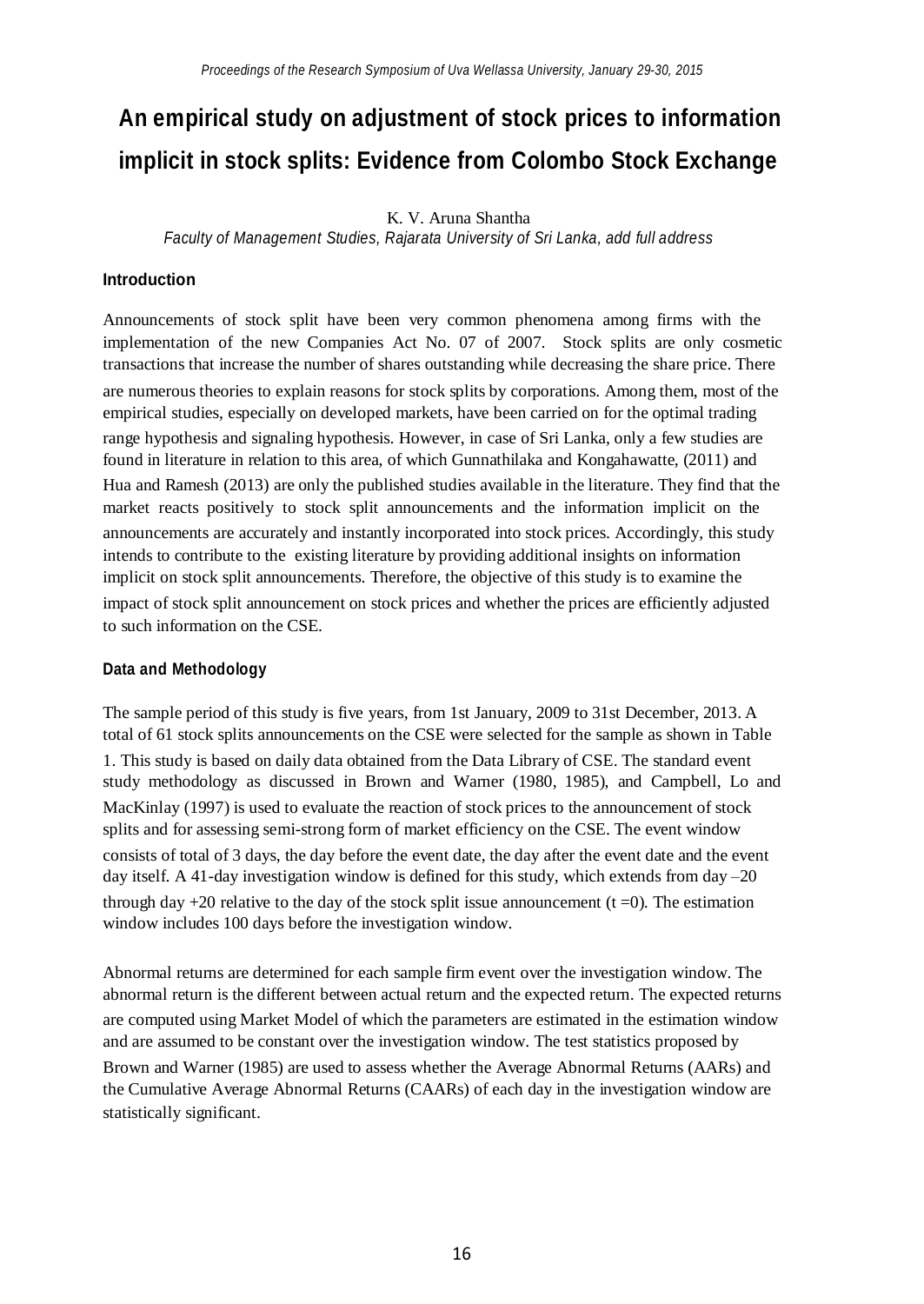## **Results and Discussion**

As shown in Table 2, positive significant AARs are observed on the day of the stock split announcements  $(t=0)$  and the day after the announcements  $(t=1)$ . Consistent with the similar studies conducted by Gunnathilaka and Kongahawatte, (2011) and Hua and Ramesh (2013) on the CSE, these findings reveal that the CSE reacts positively to stock split announcements.

| Year  | No. of       | <b>Elimination of Events</b> |               | No. of stock split     |
|-------|--------------|------------------------------|---------------|------------------------|
|       | stock splits |                              |               | announcements          |
|       | by equity    | No. of stock splits          | No. of shares | selected to the sample |
|       | shares       | by non-voting                | infrequently  |                        |
|       |              | equity shares                | traded        |                        |
| 2009  | 03           |                              |               | 03                     |
|       |              |                              |               |                        |
| 2010  | 33           | 02                           | 01            | 30                     |
|       |              |                              |               |                        |
| 2011  | 27           | 05                           |               | 22                     |
|       |              |                              |               |                        |
| 2012  | 04           |                              |               | 04                     |
|       |              |                              |               |                        |
| 2013  | 03           | 01                           |               | 02                     |
|       |              |                              |               |                        |
| Total | 70           | 08                           | 01            | 61                     |
|       |              |                              |               |                        |

Table 01: The Stock Split Announcements and Selection of Events to the Sample of the Study

Based on the sample selection criteria, of the total of 70 stock split announcements during the sample period, 08 announcements are eliminated due to the fact that stock split is made for nonvoting ordinary shares, 01 announcement has not been included in the sample due to infrequent trading. There are no multiple announcements together with stock split announcement. Therefore, only 61 number of stock split announcements have been selected to the research sample.

| Table 02: Behavior of Average Abnormal Returns (AARs) and Cumulative Average Abnormal |
|---------------------------------------------------------------------------------------|
| Returns (CAARs) on and around Stock Split Announcement Day                            |

| Day   | AAR      |             | <b>CAAR</b> |             |
|-------|----------|-------------|-------------|-------------|
|       | $\%$     | t statistic | $\%$        | t statistic |
| $-10$ | 0.277    | 0.396       | 3.508       | 1.592       |
| $-9$  | $-0.083$ | $-0.153$    | 3.425       | 1.488       |
| $-8$  | $-0.782$ | $-1.327$    | 2.642       | 1.103       |
| $-7$  | $-0.527$ | $-0.377$    | 2.115       | 0.851       |
| -6    | $-0.590$ | $-0.794$    | 1.526       | 0.593       |
| $-5$  | $-0.663$ | 1.636       | 0.862       | 0.325       |
| $-4$  | 0.055    | 1.494       | 0.918       | 0.335       |
| $-3$  | $-0.214$ | 0.220       | 0.704       | 0.250       |
| $-2$  | 0.562    | 1.621       | 1.267       | 0.437       |
| $-1$  | 0.596    | 0.817       | 1.862       | 0.627       |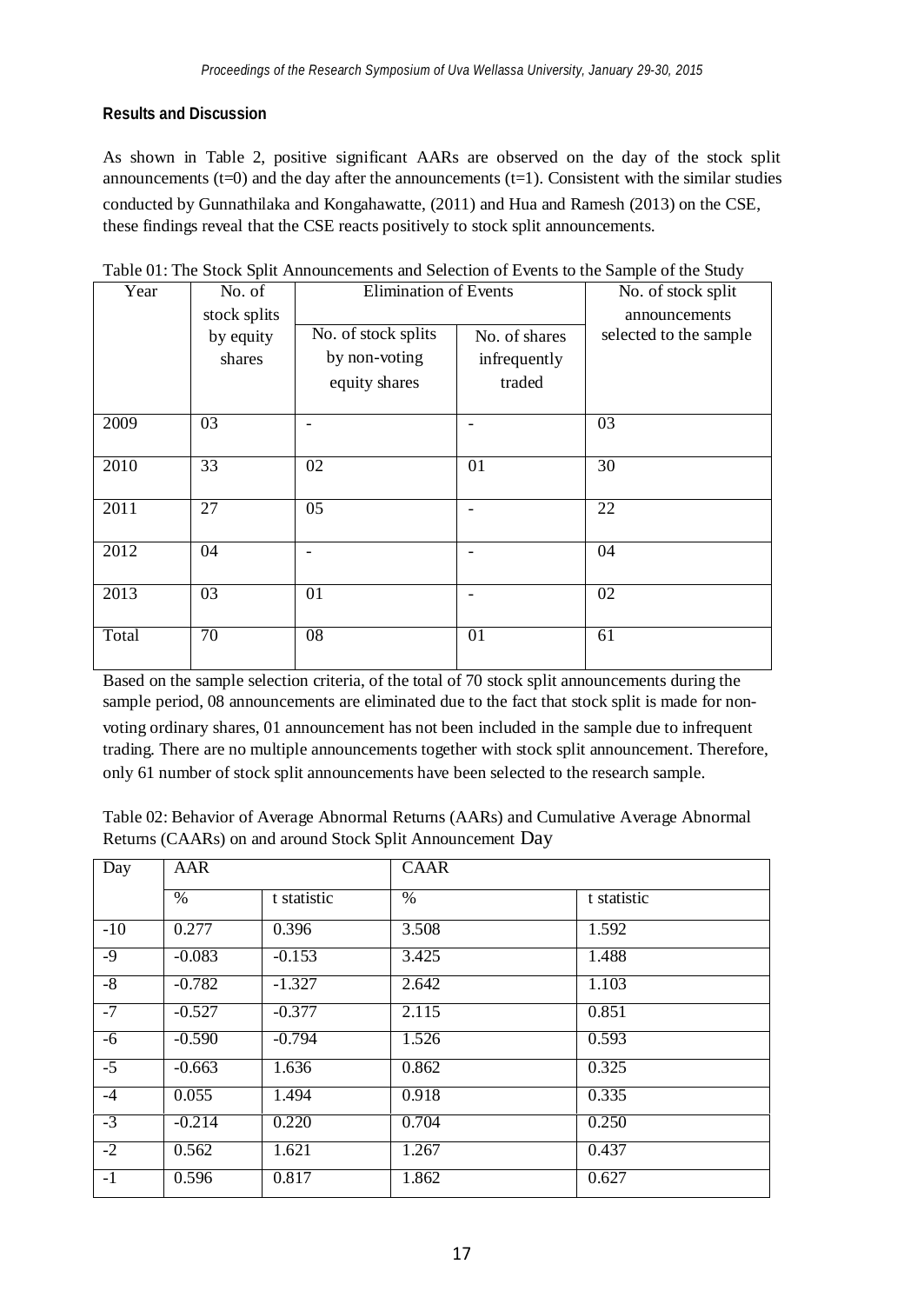| $\theta$       | 4.487    | $5.903***$ | 6.349  | $2.086*$  |
|----------------|----------|------------|--------|-----------|
| $\overline{1}$ | 5.460    | $11.851**$ | 11.809 | $3.790**$ |
| $\overline{2}$ | $-0.805$ | $-1.082$   | 11.004 | $3.454**$ |
| 3              | $-0.472$ | $-0.656$   | 10.532 | $3.236**$ |
| $\overline{4}$ | $-0.608$ | $-1.172$   | 9.925  | 2.988**   |
| 5              | $-0.455$ | $-1.043$   | 9.469  | $2.796**$ |
| 6              | $-0.960$ | $-2.180*$  | 8.510  | $2.465**$ |
| $\tau$         | $-0.663$ | $-0.664$   | 7.846  | $2.232*$  |
| 8              | $-0.510$ | $-0.785$   | 7.337  | $2.051*$  |
| 9              | $-1.295$ | $-2.620**$ | 6.042  | 1.661     |
| 10             | $-0.849$ | $-1.031$   | 5.193  | 1.404     |

Note:  $*$  and  $**$  show significant at 5% and 1% levels respectively.

When the CAARs are considered, they are significant on the day of announcements and over a period of eight days (from t=1 to t=8) after the announcements. This behaviour of CAARs shows that share prices adjust fully to the stock split announcements over a period of, on average, 8 days. Therefore, instantaneous and unbiased share price adjustments to stock split announcements cannot be observed on the CSE over the period of the study. It is important to note that these findings are not consistent with the similar empirical studies of Gunnathilaka and Kongahawatte, (2011) and Hua and Ramesh (2013) on the CSE.

#### **Conclusion**

This study attempts to examine whether the stock split announcements impact positively on stock prices and the CSE is efficient in its semi-strong form sense in relation to these announcements over the period from 2009 to 2013 employing the standard event study methodology. The findings of the study reveal that the CSE positively react to the stock split announcements. However, inconsistent with the similar previous studies on the CSE, it is found that stock prices are not accurately and quickly adjusted to the stock split announcement information. Thus, it can be concluded that the CSE is not an efficient stock market in its semi-strong form over the period of the study. An implication of this study is that relevant regulatory authorities have to intervene the market to make sure that trading is taken place at fair market prices. Further, the findings of this study provide incentive for creating innovative financial products which improve investors' active market participations, thereby making the market moving towards efficiency in the long-run.

## **References**

Brown, S., and Warner, J. (1980). Measuring security price performance. *Journal of Financial Economics,* 8, 205-258.

Brown, S., and Warner, J. (1985). Using daily stock returns: the case of event studies. *Journal of Financial Economics*, 14, 3-31.

Campbell, J.Y., Lo, A.W., and Mackinlay, A.C. (1997). The econometrics of financial markets, Princeton, Princeton University Press.